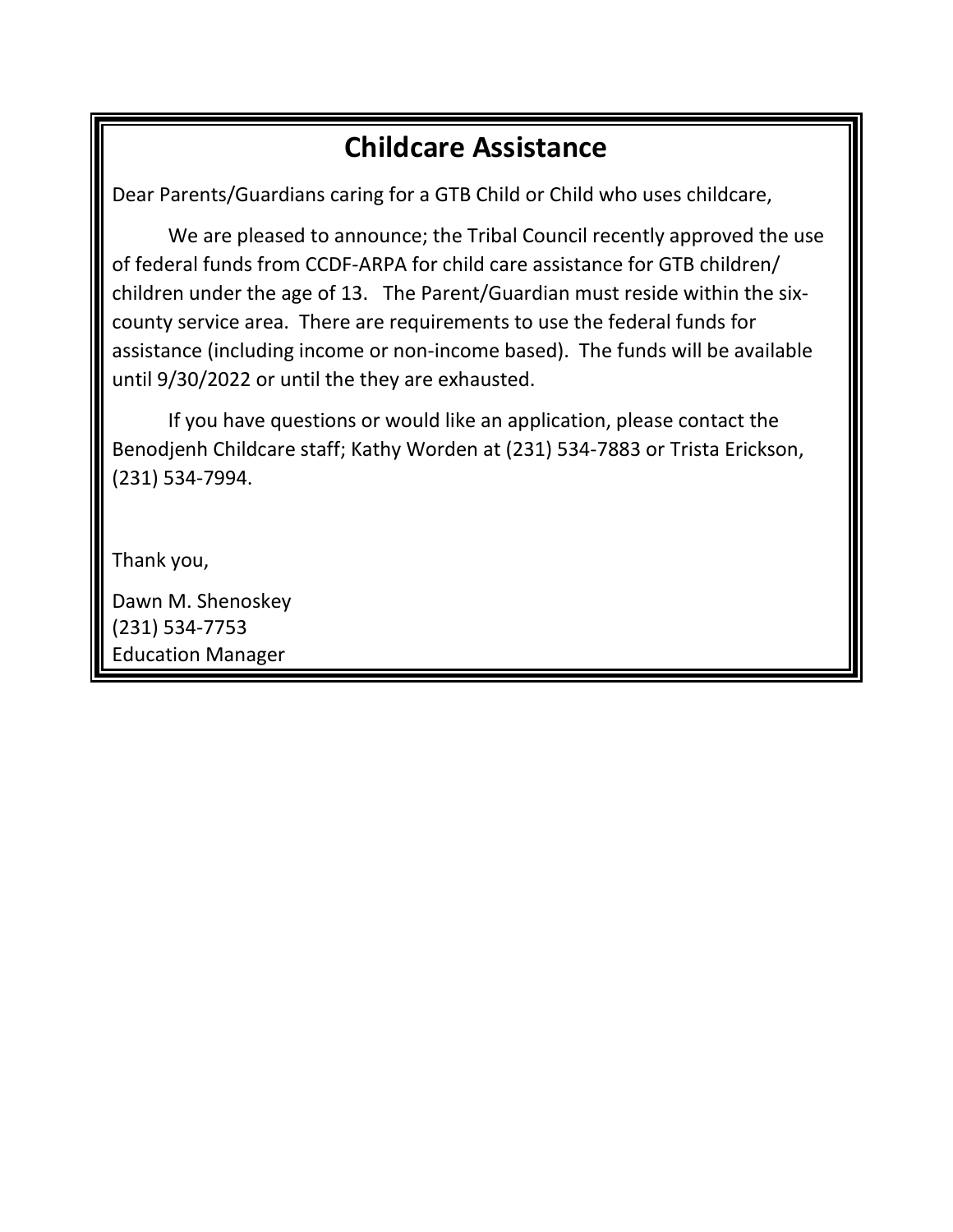# **Grand Traverse Band of Ottawa and Chippewa Indians Benodjenh Center 2605 NW Bayshore Dr. Peshawbestown, MI 49682 Phone (231)-534-7650 Fax (231)-534-7583**

# **Child Care Development Fund Child Care (CCDF)**

Applications for the Child Care Development Fund are now being accepted for the fiscal year FY2021. This program is established to aid parents and/or guardians of Grand Traverse Band (GTB) enrolled children with their childcare expenses while the parents and/or guardians attend work, school, or job training and is based on income. These funds may be used for eligible child care providers. The applicant is permitted to select **one type of care and provider** per eligible child only. The child care may be used toward the cost of part-time or full-time child care for GTB enrolled children under 13 years depending on your assistance need. The CCDF is funded by a federal grant and funding is available on a first come first serve basis. We look forward to working with you and your family on your childcare needs!

The CCDF ARP Stabilization fund is now available for parents/guardians of GTB child or child under the age of 13 for child care assistance who are over income and funding is available on a first come first serve basis.

The word "parent" also includes guardian.

### **Information Required for ApplicationChild Care Development Funds 2021-2022**

### **You MUST submit the following information with your completed application:**

- 1. Income verification for all persons residing in your household, employee pay stubs. If self-employed you will need a notarized or income tax return or self-employed income statement verification.
- 2. Provide proof of work, attending an educational program/training program, job search or actively seeking employment.
- 3. Copies of GTB Tribal ID cards for all children who will be receiving CCDF services and/or the GTB parent Tribal ID cards.
- 4. Up to date immunizations and a recent physical for Benodjenh center child care.
- 5. The applicant and child must reside within the six-county service area and provide proof of residence: utility or copy of lease. If living with other people you will need a notarized statement from the tenant or owner.
- 6. Please remember the CCDF grant is on a first come first serve basis. Also remember the grant may only pay a portion of the child care bill.

Note: Further, completing the application does not guarantee acceptance to the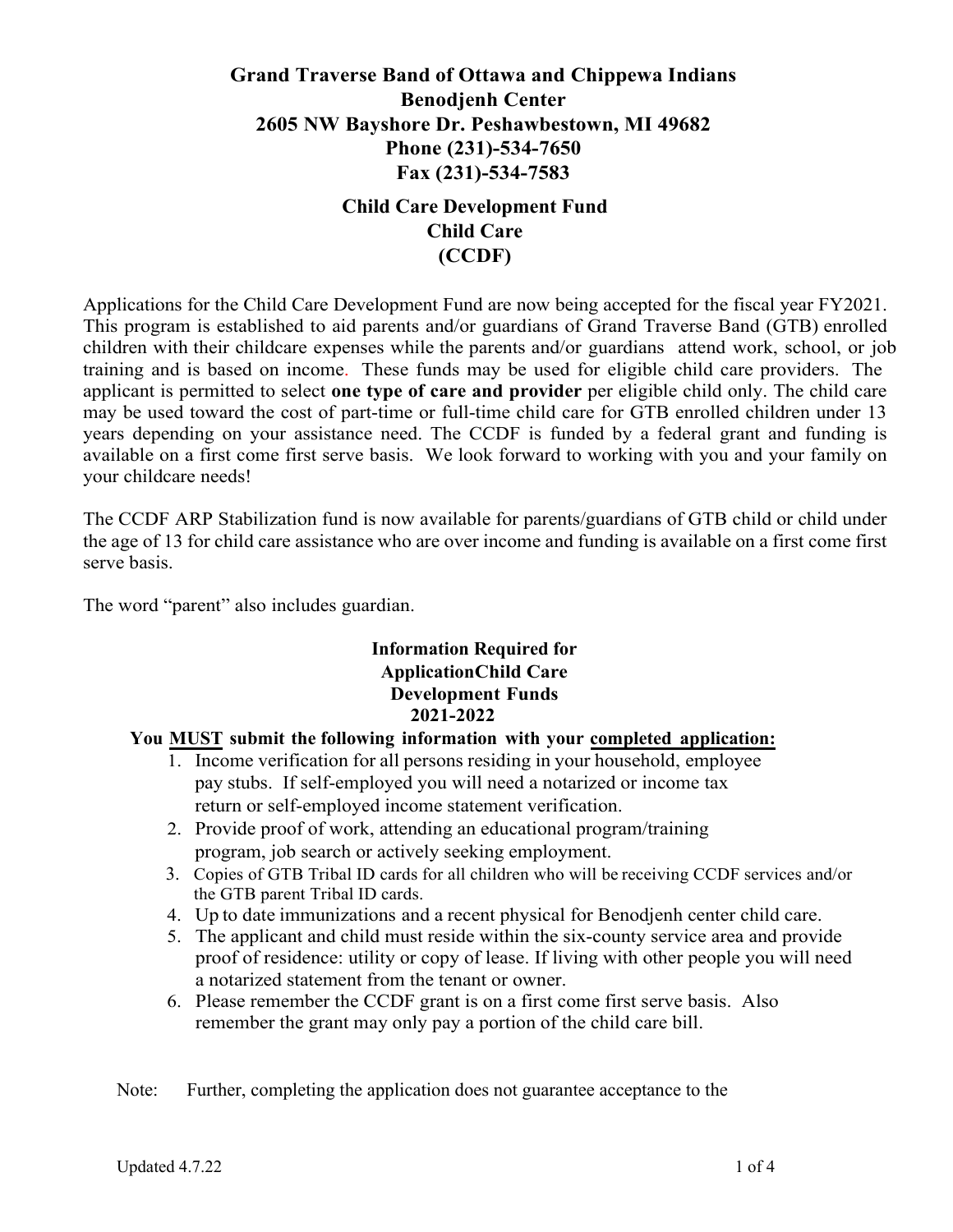If funds are available, payment for absence hours is limited to 10 days in one fiscal year and the facility must be open. The number of days and date must be documented in the provider's invoice for consideration of payment from the Tribal CCDF grant funds.

**Eligible providers: (**The CCDF grant requires background checks for all eligible providers, except relative providers. Safety and healthy coaching visits must occur for all providers).

Child care center – a facility licensed by the State of Michigan to care for one or more children.

Family child care home – a private home licensed by the State of Michigan to care for up to 6 children.

Relative providers – who meet the following: (This definition is defined by the grant)

- An adult who is 18 years or older.
- Provides care per Benodjenh staff ratio. The youngest child's age controls the ratio, i.e.: one adult for every four children 0-3 years old.
- Provides care in the provider's home or where the child(ren) lives.
- Related to the child(ren) by blood, marriage or adoption as one of the following:
	- o (Great) Grandparent.
	- o (Great) Aunt or Uncle.
	- o Sibling (allowable only if the provider lives at a different residence).

In-Home Care Person Unrelated – who meet the following:

- An adult who is 18 years or older and background check by the Tribe when care is within the child/ren home.
- Provides care per Benodjenh staff ratio. The youngest child's age controls the ratio, i.e.: one adult to every 6 children 3-12 years old.
- Provides care where the child(ren) lives.
- Must have a background check of all adults if care is within the provider home by the Tribe.

The CCDF funds do not allow to pay for parents providing childcare of their own children.

The Tribal CCDF program plan follows the Tribal health and safety and State of Michigan health and safety coaching visit that is required at the location of all eligible providers providing child care. The Tribe's Benodjenh supervisor or designee will visit and may be announced (scheduled) or unannounced during the time child/ren are in care. The providers above must respond to the communication related to the visit. If the visit is not completed, the provider child care payments for the child(ren) will end.

Note: Additional visits may be required for corrective action plans or other concerns from an annual visit.

During COVID-19, if desired and funds are available eligible providers will receive an emergency add-on rate of \$10/day, regardless of attendance, as long as the child care services are open for 15 business days per month. Additional 10 absence days will be increased if funds are available.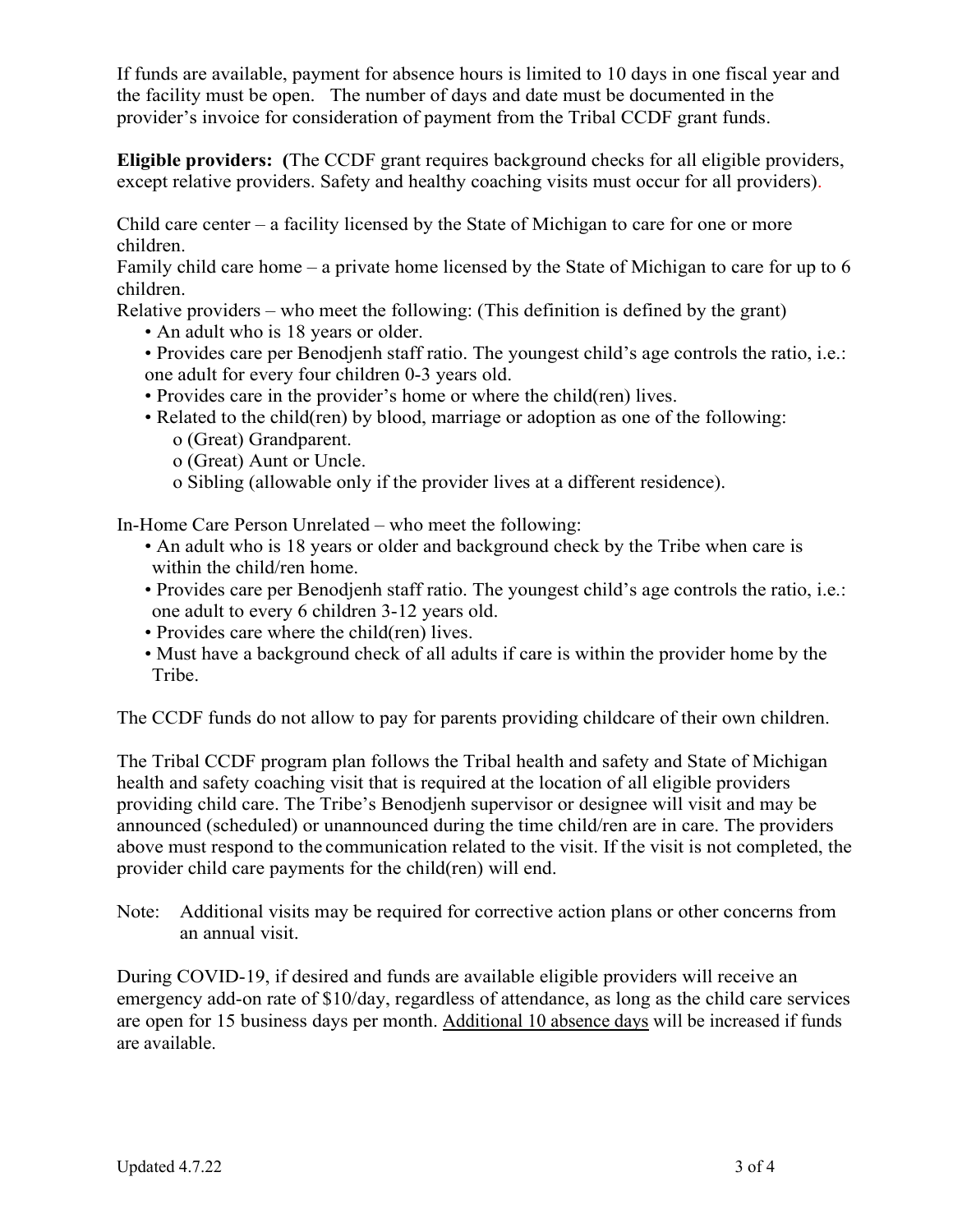#### Child care rates

*Relative and In-home Care Person Unrelated are able to set their own per hour rate for child care. The Tribe will pay the rate set by the provider up to the Tribe's maximum grant allowance. Any amount over the maximum grant allowance will be the responsibility of the approved family applicant. The maximum grant allowance for Relative and In-home Care Person Unrelated rate is \$3 per hour.* 

The maximum grant allowance for center-based care and family child care rate is \$3.50/hour for ages 0-3 and \$3.25/hour for ages 3-12. *Any amount over the maximum grant allowance will be the responsibility of the approved family applicant*

The parent will pay a portion of the child care in accordance with the sliding fee scale and parent will be responsible for any difference between what the Tribe pays and the provider charges. The CCDF grant program will only pay up to the maximum rate per information above.

The Tribe will pay in accordance with its rates schedule.

If one or more of the following occurs, child care payments will end and will be reported to appropriate authorities:

- Intentionally billing hours when child care services were not provided
- The person watching the child(ren) was not authorized
- The child is no longer in care
- The child(ren) was in school
- The provider was working at another job
- The provider provided care for more than the number of children they are supposed to during the same hours
- Provider has criminal charges

The Benodjenh office will have forms and update as needed to comply with CCDF preprint plan and CCDF grant requirements.

The Grand Traverse Band of Ottawa and Chippewa Indians is release from any liability, claims, damages that may result from the child care provider's performance of its obligations.

### **Appeal process**

Tribal member or parents/legal guardian of a Tribal member may use the due process procedures.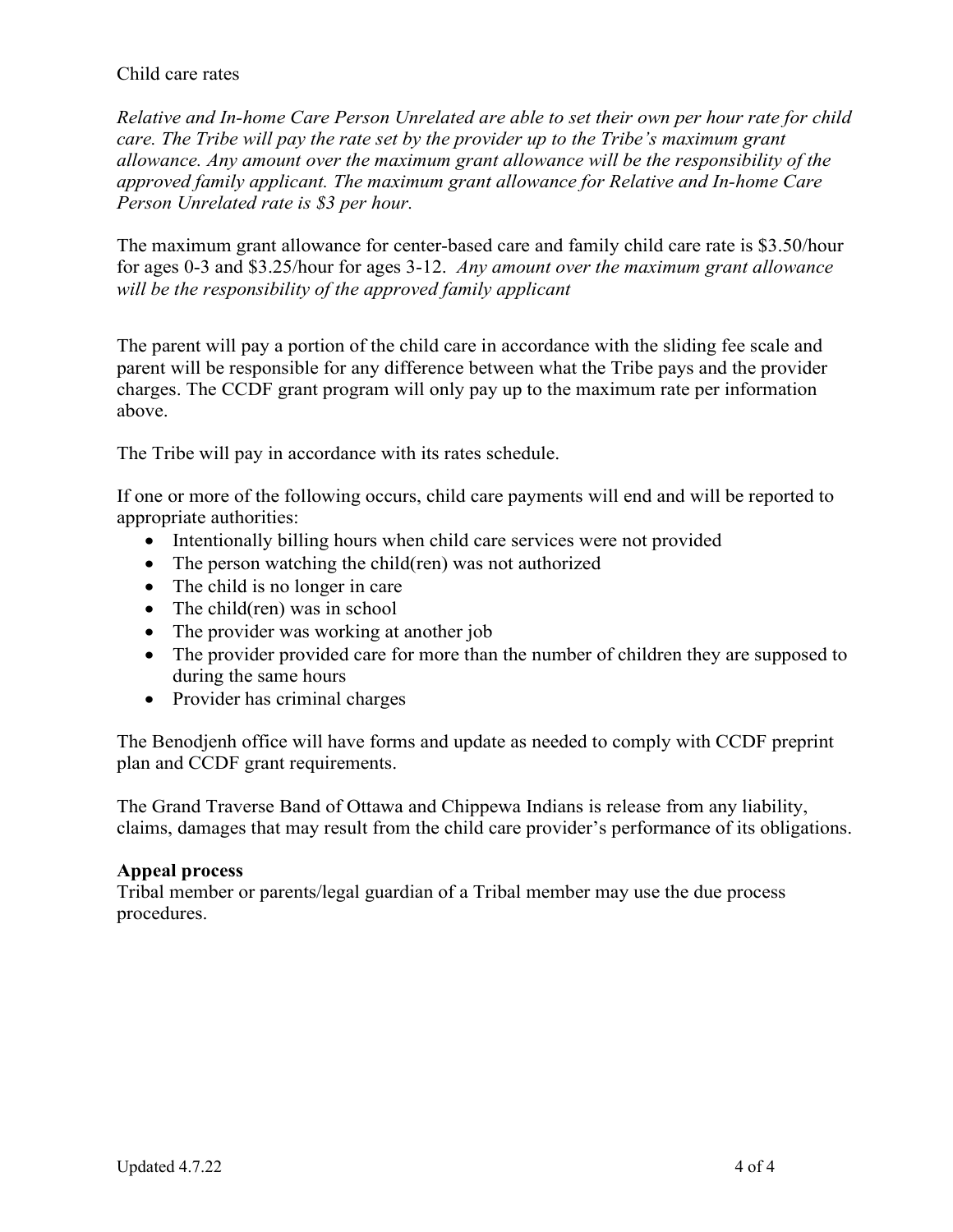## EMPLOYMENT VERIFICATION FOR CHILD CARE ASSISTANCE

### **INSTRUCTIONS: Client:** Complete section I & IV Below **Employer:** Complete section II & III

### **Section 1 – Client Information**

| <b>Client Name:</b> |      | Social Security #        |
|---------------------|------|--------------------------|
| Address:            |      | Phone #                  |
| City:               |      | Cell # / Alternate Cell# |
| State:              | Zip: | Work #                   |

#### **Release of Information**

| Employer:                                      | $\overline{Z}$ ip:<br>City:<br>State: |  |
|------------------------------------------------|---------------------------------------|--|
|                                                |                                       |  |
| give<br>My permission to release the following | Client Signature of approval          |  |
| Information to the GTB Benodjenh Center.       | Date:                                 |  |

## **Section II – Employment Information**

Current employment Status (check one)

| <b>Currently Employed</b> |
|---------------------------|
| Previous Employed         |
| Not Employed              |

Type of Employment (Check only that apply)

| Permanent |
|-----------|
| Temporary |
| Full-Time |
| Part-Time |

Daily work schedule: (Example 8am to 5pm)

| Sundav | Mondav | $\mathbf{r}$<br>uesday | Wednesday | Thursday | $\blacksquare$<br>Fridav | Saturday |
|--------|--------|------------------------|-----------|----------|--------------------------|----------|
|        |        |                        |           |          |                          |          |
|        |        |                        |           |          |                          |          |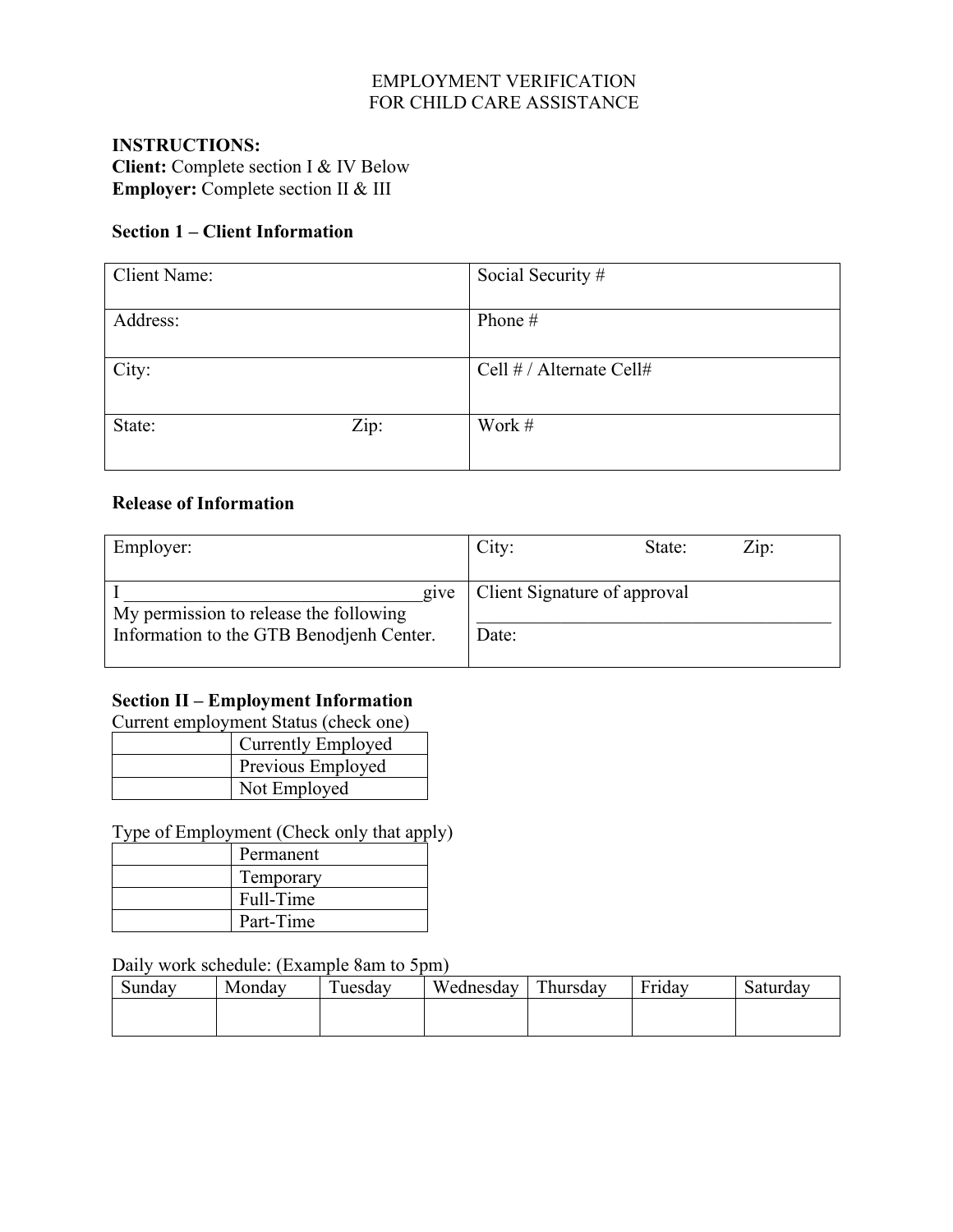#### **Section III: Payroll Information**

| Pay Dates: | Pay Period Dates | Gross Wages: | Total hours worked: |
|------------|------------------|--------------|---------------------|
|            | Covered:         |              |                     |
|            |                  |              |                     |
|            |                  |              |                     |
|            |                  |              |                     |
|            |                  |              |                     |
|            |                  |              |                     |
|            |                  |              |                     |

Provide the information for the employees past four (4) pay periods:

#### EMPLOYER INFORMATION

| <b>Employer Signature:</b> | Title: | <b>Business Phone Number:</b> |
|----------------------------|--------|-------------------------------|
|                            |        |                               |

#### General Information

| Date Employment Began:                 | Date Employment Ended: |
|----------------------------------------|------------------------|
| Paid: weekly or bi weekly (circle one) | Unemployment paid:     |

#### **Section IV – Personal Information**

#### **School or Training Information**

If you are in training or in school, you must provide us with your schedule and signed documentation by the instructor. The grant can only provide service for those that work or are in school / training. Are you currently enrolled in an education program with GTB? YES or NO If so please provide us with the name of your instructor/s.

| School:  |                                    |  |
|----------|------------------------------------|--|
| Program: |                                    |  |
|          | Circle one: part time or full time |  |

Daily school schedule: (Example 8am to 5pm)

| Sunday | Monday | m<br>uesday | Wednesday | Thursday | $\blacksquare$<br><b>Friday</b> | Saturday |
|--------|--------|-------------|-----------|----------|---------------------------------|----------|
|        |        |             |           |          |                                 |          |
|        |        |             |           |          |                                 |          |

 $\Box$  Attached is my class schedule.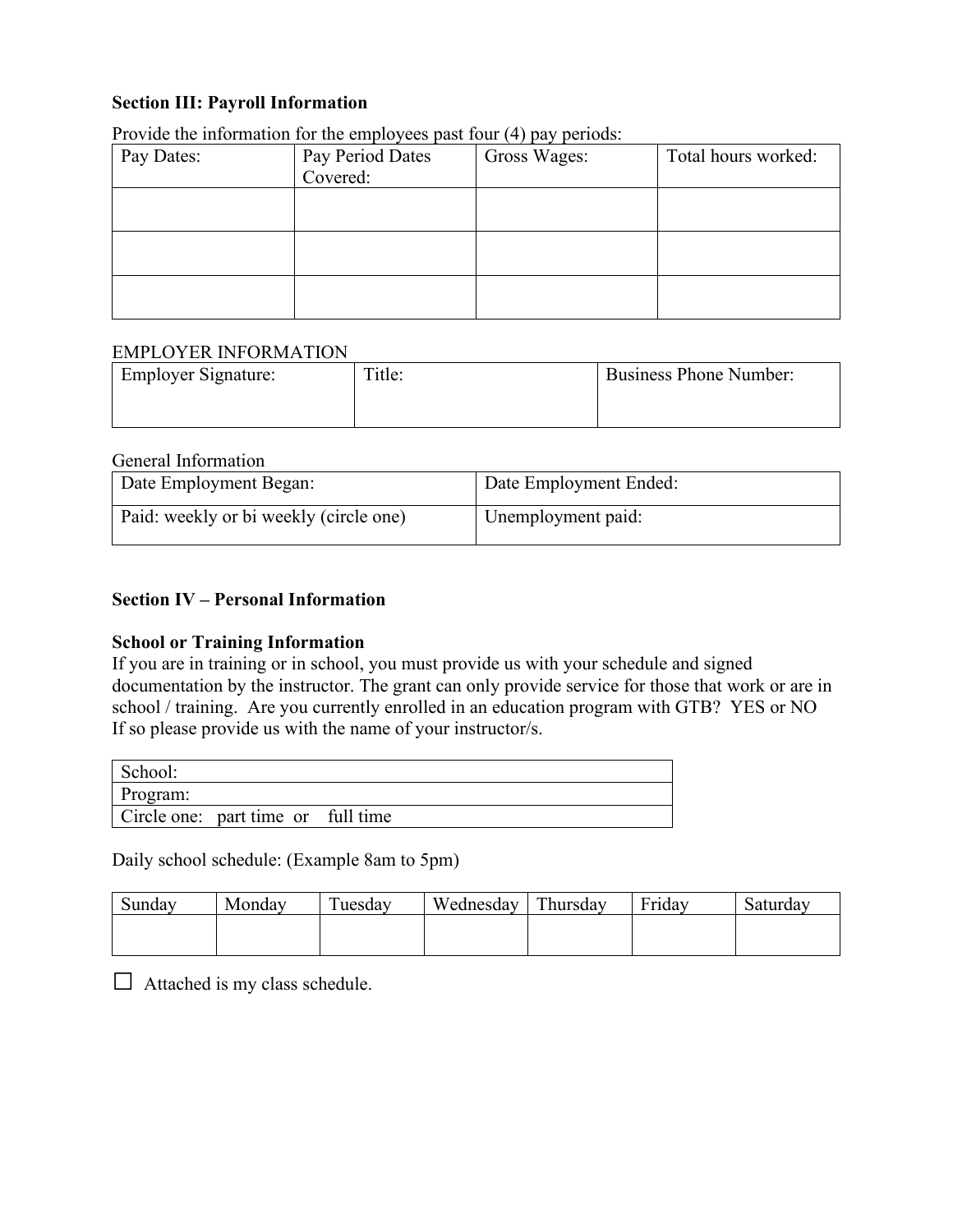#### **Seeking employment**

yes or no (circle one)

Hours approved will be in the am. Schedule:

| Sunday | Mondav | <b>TT</b><br>uesdav | Wednesday | Thursday | $\mathbf{r}$ .<br>Friday | Saturday |
|--------|--------|---------------------|-----------|----------|--------------------------|----------|
|        |        |                     |           |          |                          |          |
|        |        |                     |           |          |                          |          |

If need additional time due to interviews or other related, contact the Benodjenh center.

## CLIENT INFORMATION

List all the person residing in your household including yourself.

| Name | Relationship | Date of Birth | Age |
|------|--------------|---------------|-----|
|      |              |               |     |
|      |              |               |     |
|      |              |               |     |
|      |              |               |     |
|      |              |               |     |
|      |              |               |     |
|      |              |               |     |
|      |              |               |     |
|      |              |               |     |

## $\star$  **Place a star next to the child/ren that you are requesting services for child care.**  $\star$

I, the applicant, understand that knowingly and willingly giving false or fraudulent information on the application for the Grand Traverse Band of Ottawa and Chippewa Indians Tribe CCDF Program will be grounds for immediate termination of my eligibility under the program. If terminated from this program, I understand that I may not be eligible to re-apply. All fraudulent files will be turned over to the Grand Traverse Band of Ottawa and Chippewa Indians Tribe's legal department for further disciplinary action including repayment of any incorrectly issued payments and up to criminal prosecution.

| Parent/ Applicant Signature: |  |
|------------------------------|--|
|                              |  |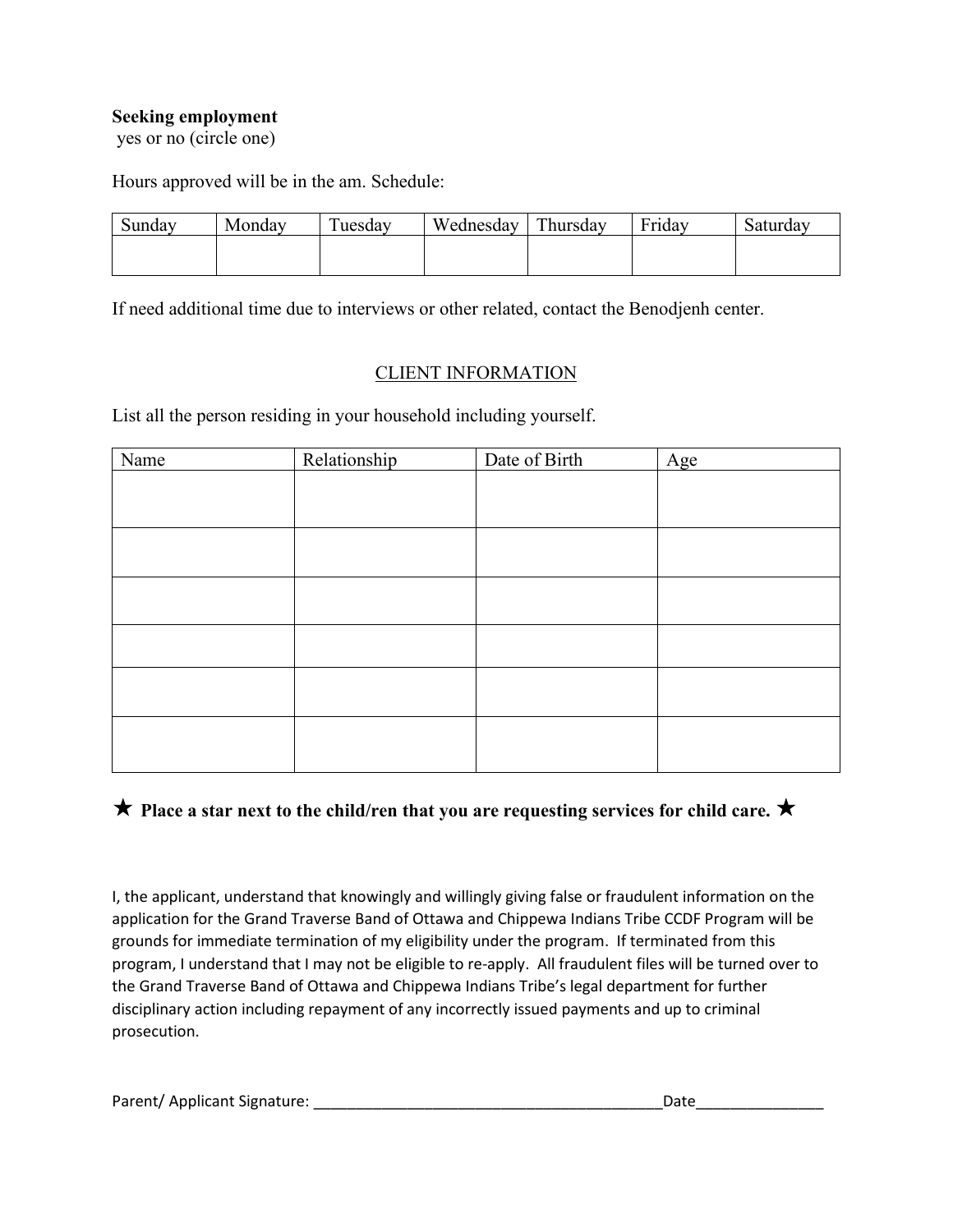### **Relative/ Child Care day care/center and In-Home**

|                                            | <b>Provider Information</b>                                                                                                                                                                                                               |
|--------------------------------------------|-------------------------------------------------------------------------------------------------------------------------------------------------------------------------------------------------------------------------------------------|
| Date:______________                        |                                                                                                                                                                                                                                           |
|                                            |                                                                                                                                                                                                                                           |
|                                            |                                                                                                                                                                                                                                           |
| Address where child/ren taken care:        |                                                                                                                                                                                                                                           |
|                                            |                                                                                                                                                                                                                                           |
|                                            |                                                                                                                                                                                                                                           |
|                                            |                                                                                                                                                                                                                                           |
|                                            |                                                                                                                                                                                                                                           |
|                                            |                                                                                                                                                                                                                                           |
| Type of Care Offered: (select one)         | Required:<br><u> 1989 - Johann Barn, amerikansk politiker (d. 1989)</u>                                                                                                                                                                   |
| $\Box$ Child care (attach copy of license) |                                                                                                                                                                                                                                           |
|                                            |                                                                                                                                                                                                                                           |
| $\Box$ In – Home (at child's residence)    | Provider 18 years of age or older.                                                                                                                                                                                                        |
| $\Box$ Relative care                       | If your provider is not a relative provider, you<br>must have an immediate family member<br>providing child care services. This means a<br>Grandparent, Great Grand parent, Aunt, Uncle or<br>Sibling (Provider 18 years of age or older) |

Child care and In–Home list of all adult members and children: This is to ensure adult to child ratio is in accordance to Benodjenh ratios, child care development regulations, and no child will be left with a person who is a convicted felon.

| Name | <b>DOB</b> | Relationship |
|------|------------|--------------|
|      |            |              |
|      |            |              |
|      |            |              |
|      |            |              |
|      |            |              |
|      |            |              |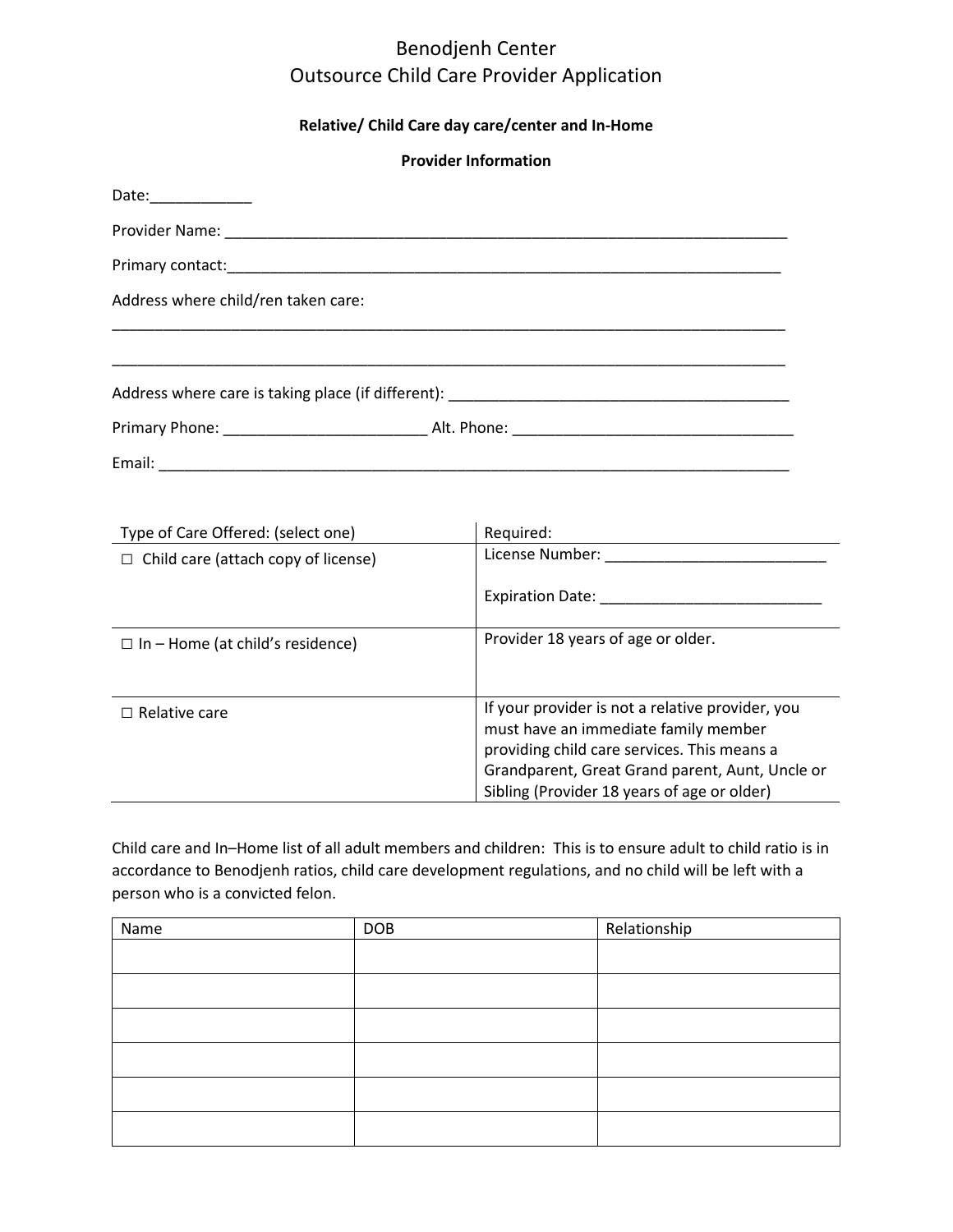#### **Rate**

Providers are able to set their own per hour rate for care. The Tribe will pay a portion of the schedule rate set within the CCDF policy and procedures. Any amount over the maximum grant allowance will be the responsibility of the approved family applicant.

Provider rate:  $\zeta$  per hour.

If Rates Change or Type of Care a new application must be submitted to the Benodjenh Center.

Note: Completing the application does not guarantee acceptance to the program. If no funding is available at the time you reapply, you will be notified. If CCDF direct funds are available for the following fiscal year, must reapply.

I, the contract of the contract willingly giving false or fraudulent information on the application for the Grand Traverse Band of Ottawa and Chippewa Indians Tribe CCDF Program will be grounds for immediate termination to be a child care provider. If terminated from this program, I understand that I will not be eligible to re-apply as a provider. All fraudulent files will be turned over to the Grand Traverse Band of Ottawa and Chippewa Indians Tribe's legal department for further disciplinary action including repayment of any incorrectly issued payments and up to criminal prosecution.

| Provider signature: | $3-1$<br>Jale |
|---------------------|---------------|
|                     |               |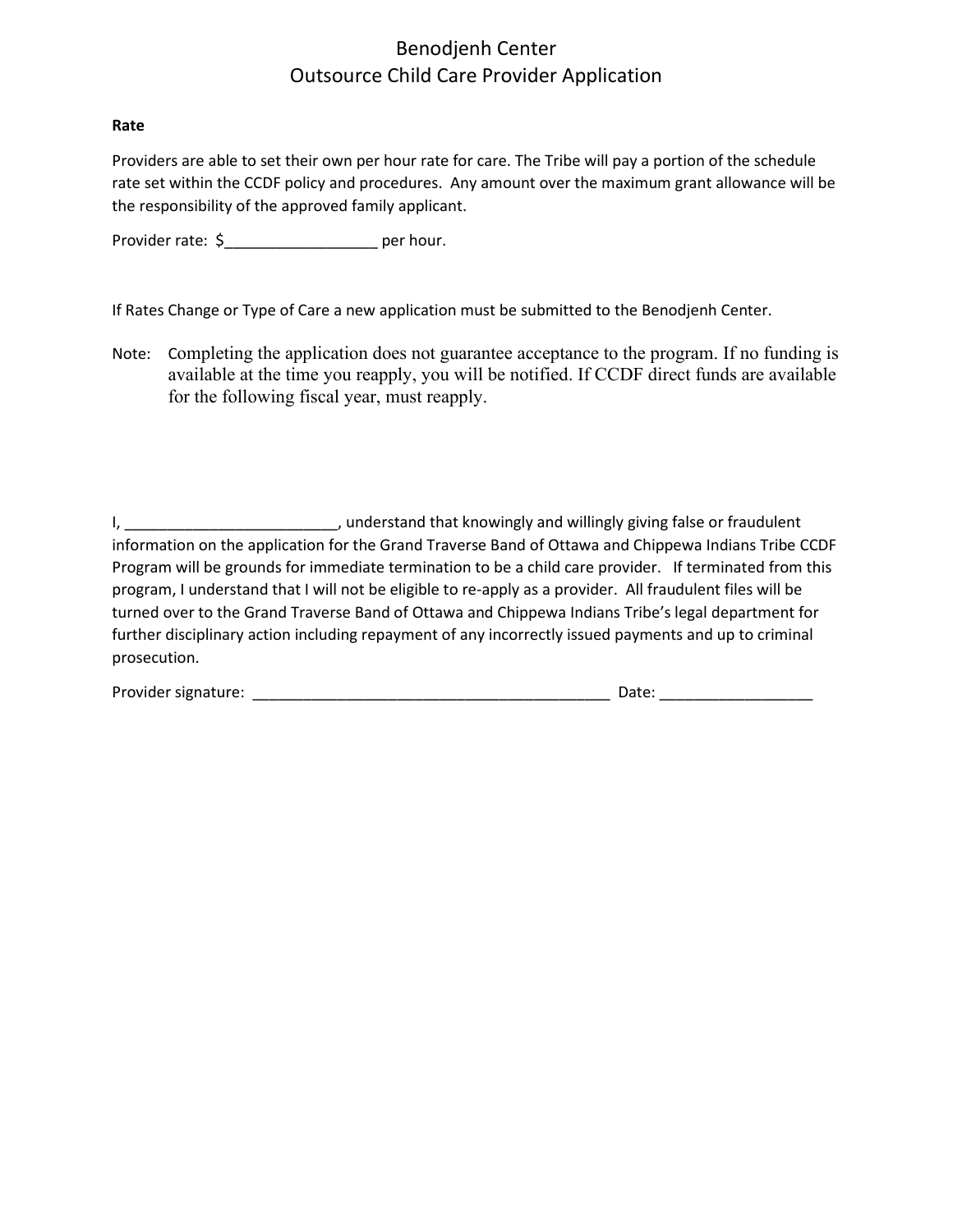Safety and Health Standards & Statement

Initial next to each safety standard. Signature of provider and the child's parent/guardian is required once completed.

- \_\_\_\_\_Provider will not apply, nor allow anyone else in the household apply, corporal punishment to any child in their care.
- Provider ensures that all medications, cleaners, and other harmful chemicals are stored in a locked cabinet and are inaccessible to children.
- \_\_\_\_\_Provider will ensure that all medications to children are administered solely based on prescribed dosages and will remain in a locked cabinet throughout the childcare coverage.
- Provider will practice proper hand washing habits before feeding a child.

\_\_\_\_\_Provider will not smoke nor allow others to smoke in a location accessible to the child(ren).

- \_\_\_\_\_Provider has fully operating smoke detector, a carbon monoxide detector and at least one fully charged (dry chemical) fire extinguisher on the premises.
- \_\_\_\_\_Provider has at least two unobstructed exits to outside of the building.
- \_\_\_\_\_Provider has home that is in good repair and free of pest infestations.
- \_\_\_\_\_Provider has a working telephone on premises.
- \_\_\_\_\_Provider ensures that any weapons/firearms on the premises are properly secured and locked on a safe that remains locked at all times when children are being cared for.
- \_\_\_\_\_Provider has a stocked first aid kit and supplies on the premises.
- \_\_\_\_\_Provider has emergency plan and fire evacuation plan.
- \_\_\_\_\_Provider must have an active CPR/First Aid Training prior to child care.

If you, the provider applicant needs assistance with accessing any of the outlined items listed above, please contact the Benodjenh Center.

Provider Signature: \_\_\_\_\_\_\_\_\_\_\_\_\_\_\_\_\_\_\_\_\_\_\_\_\_\_\_\_\_\_\_\_\_\_\_\_\_\_\_\_\_\_\_\_\_\_\_\_\_Date\_\_\_\_\_\_\_\_\_\_\_\_\_\_\_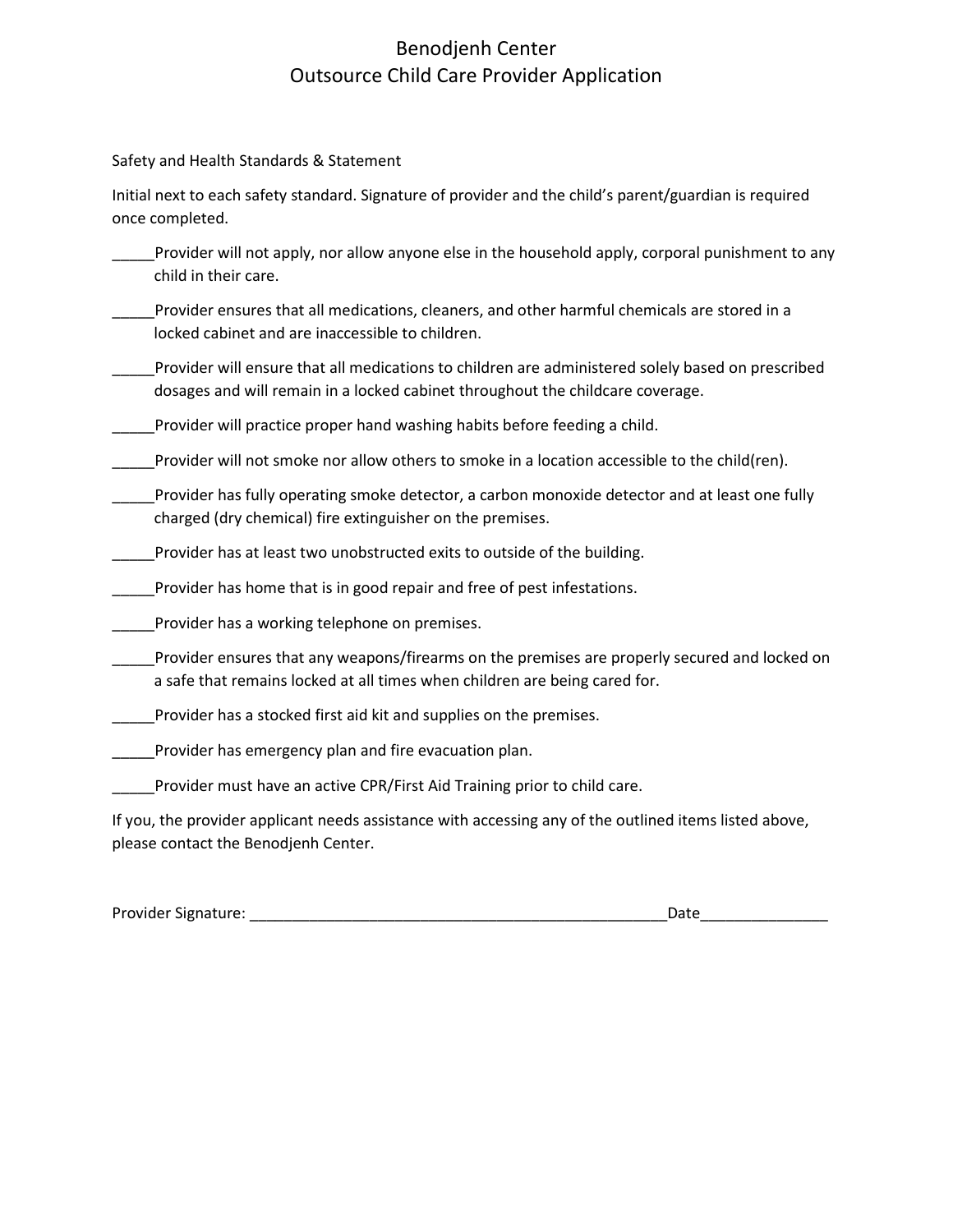Relative and In-Home Care

#### **Background Self-Attestation**

Provider initial and fill in information below. Signature of provider and parent/guardian applicant signature needed at bottom of page.

L, \_\_\_\_\_\_\_\_\_\_\_\_\_\_\_\_\_\_\_\_\_\_\_(provider name), who is providing care to the minor (s) listed below have not been convicted of a disqualifying crime (a felony, drug related offense committed in the last 5 years, or a violent misdemeanor)

L\_\_\_\_\_\_\_\_\_\_\_\_\_\_\_\_\_\_\_\_\_\_\_\_\_\_\_\_\_\_\_\_(provider name) have never been required to be registered on the state or National Sex Offender Registry.

Letter 1, Letter London and Chronider in me) will not place the child/ren in my care near or in areas of individuals who have been convicted of a crime or have been required to be registered on the Tribe, state, or National Sex Offender Registry.

If care is being provided in the relative's home (not in child's home), please initial below.

\_\_\_\_I, \_\_\_\_\_\_\_\_\_\_\_\_\_\_\_\_\_ confirm that no adults in my household with access to the same common areas as the child in my care have been convicted of a crime nor have they been required to be registered on the Tribe, state or National Sex Offender Registry.

\*If a member of the household has been convicted of a disqualifying crime that individual will need to submit a background check form and it will need to be reviewed.

| Provider Signature: |  |  |
|---------------------|--|--|
|                     |  |  |

Applicant Signature: \_\_\_\_\_\_\_\_\_\_\_\_\_\_\_\_\_\_\_\_\_\_\_\_\_\_\_\_\_\_\_\_\_\_\_\_\_\_\_\_\_\_\_\_\_\_\_\_Date\_\_\_\_\_\_\_\_\_\_\_\_\_\_\_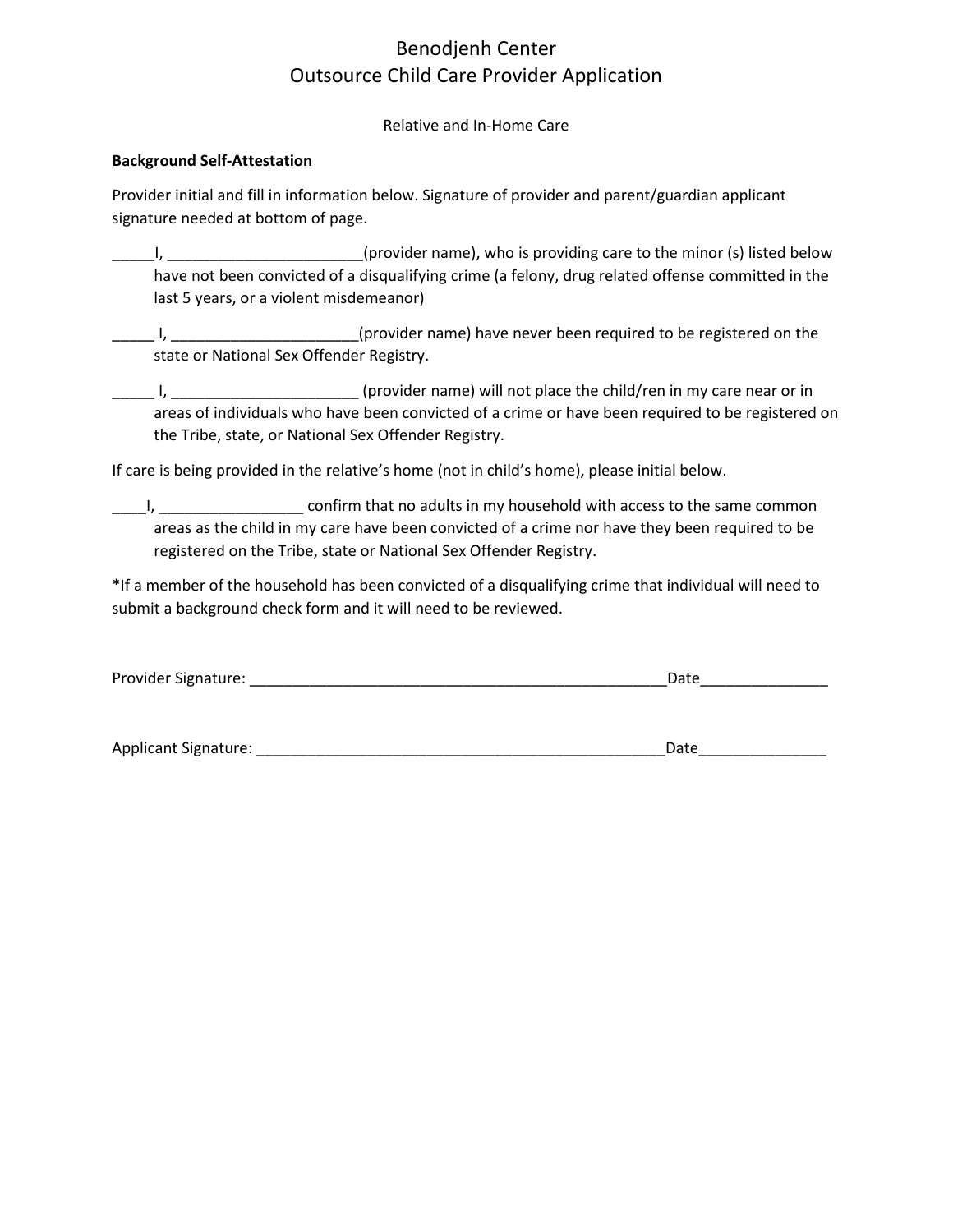## Name, Address, & Phone

# **INVOICE**

INVOICE # DATE

**TO:**

Grand Traverse Band of Chippewa and Ottawa Indians 2605 NW Bayshore Dr. Suttons Bay, MI 49682 Phone: 231-534-7650

*\_\_\_\_\_\_\_\_\_\_\_\_\_\_\_\_\_\_\_\_\_\_\_\_\_\_\_\_\_\_\_\_\_\_\_\_\_\_\_\_\_\_\_\_\_\_ \_\_\_\_\_\_\_\_\_\_\_\_\_\_\_\_\_\_\_\_\_\_\_\_\_\_\_\_\_\_\_\_\_\_\_\_\_\_\_\_\_\_\_\_\_\_ \_\_\_\_\_\_\_\_\_\_\_\_\_\_\_\_\_\_\_\_\_\_\_\_\_\_\_\_\_\_\_\_\_\_\_\_\_\_\_\_\_\_\_\_\_\_ \_\_\_\_\_\_\_\_\_\_\_\_\_\_\_\_\_\_\_\_\_\_\_\_\_\_\_\_\_\_\_\_\_\_\_\_\_\_\_\_\_\_\_\_\_\_*

#### **SHIP TO:**

Grand Traverse Band of Chippewa and Ottawa Indians 2605 NW Bayshore Dr. Suttons Bay, MI 49682 Phone: 231-534-7650

#### **COMMENTS OR SPECIAL INSTRUCTIONS:**

Week: 9/6 – 9/10/21

| Mondav<br>∽<br>Sunday |  | uesdav | . .<br>$\sim$ $\sim$ $\sim$ $\sim$ $\sim$<br><b>VVA</b><br>nesuav | uredov<br>nu<br>rəua: | $\overline{\phantom{0}}$<br>∙rıdav | uav<br>.<br>эc |
|-----------------------|--|--------|-------------------------------------------------------------------|-----------------------|------------------------------------|----------------|
|                       |  |        |                                                                   |                       |                                    |                |

| Week:  |        |        |           |               |               |          |
|--------|--------|--------|-----------|---------------|---------------|----------|
| Sundav | Mondav | uesdav | Wednesdav | --<br>hursdav | - -<br>Fridav | Saturdav |
|        |        |        |           |               |               |          |

| <b>TOTAL</b><br><b>HOURS</b> | <b>DESCRIPTION</b>                                  | <b>UNIT</b><br><b>PRICE</b>                                                           | <b>TOTAL</b> |
|------------------------------|-----------------------------------------------------|---------------------------------------------------------------------------------------|--------------|
| 32                           | Example (week 9/6-9/10/21)                          | 3.75                                                                                  | 120.00       |
|                              |                                                     |                                                                                       |              |
|                              |                                                     |                                                                                       |              |
|                              |                                                     |                                                                                       |              |
|                              |                                                     |                                                                                       |              |
|                              |                                                     |                                                                                       |              |
|                              |                                                     |                                                                                       |              |
|                              |                                                     |                                                                                       |              |
|                              |                                                     | <b>SUBTOTAL</b>                                                                       | 120.00       |
| Program Pay                  |                                                     | GRANT WILL ALWAYS PAY THE SAME AMOUNT EVERY WEEK<br><b>BASED ON INCOME AND HOURS:</b> |              |
| Parent Pay                   | PARENT CO-PAY WILL ALWAYS BE THE SAME AS WELL BASED | ON OURS:                                                                              |              |
|                              |                                                     | <b>TOTAL DUE:</b>                                                                     | 80.00        |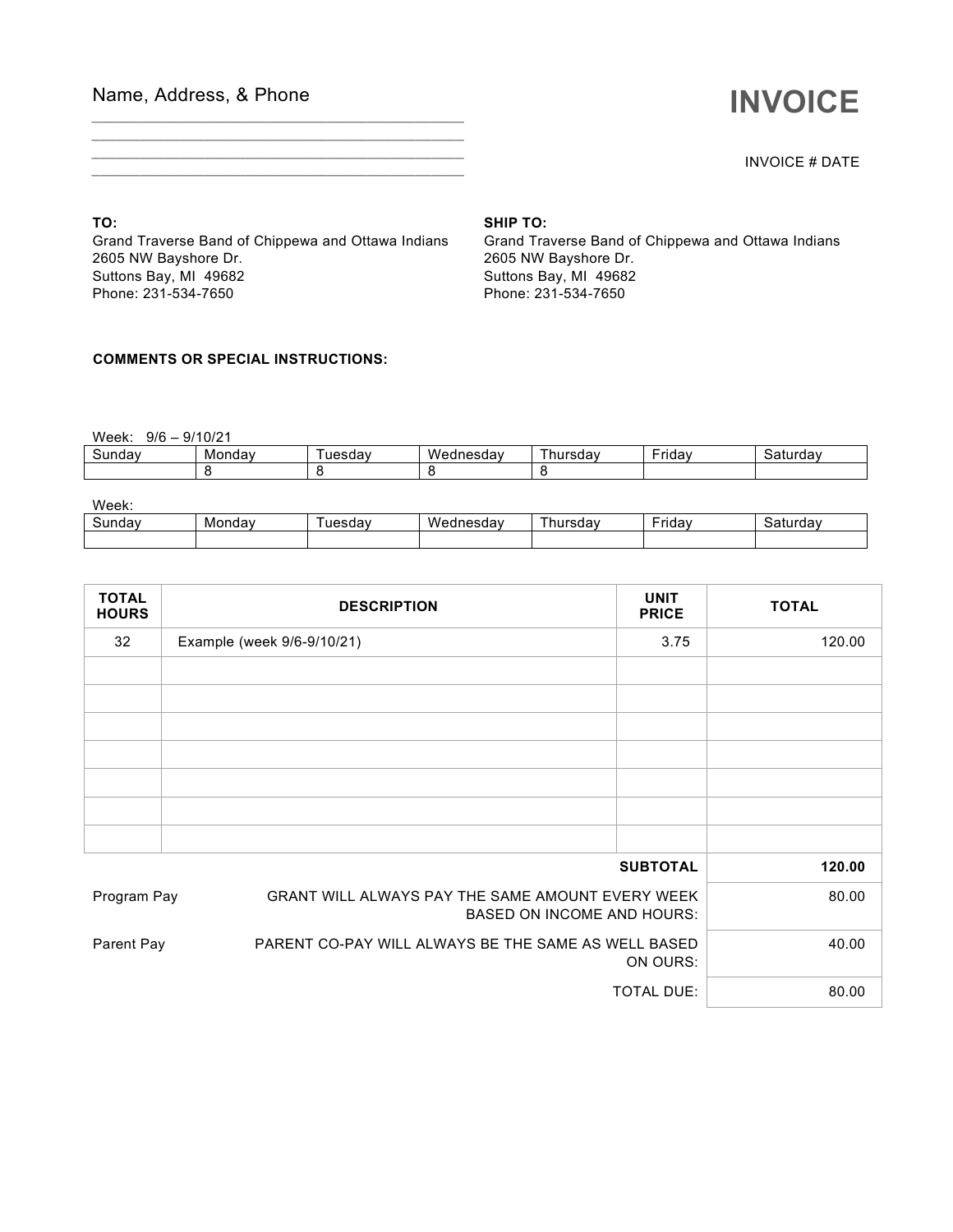# **School / Training Sign-In Sheet for Instructor / Interviewer**

Name

團

Date

School /Training

Please check a box or place how many hours the client met with you (i.e., Monday – Saturday).

| <b>Student / Worker</b><br><b>Name</b> | <b>Monday</b> | <b>Tuesday</b> | Wednesday | <b>Thursday</b> | Friday | <b>Saturday</b> | Instructor or other<br>Signature / phone |
|----------------------------------------|---------------|----------------|-----------|-----------------|--------|-----------------|------------------------------------------|
|                                        |               |                |           |                 |        |                 |                                          |
|                                        |               |                |           |                 |        |                 |                                          |
|                                        |               |                |           |                 |        |                 |                                          |
|                                        |               |                |           |                 |        |                 |                                          |
|                                        |               |                |           |                 |        |                 |                                          |
|                                        |               |                |           |                 |        |                 |                                          |
|                                        |               |                |           |                 |        |                 |                                          |
|                                        |               |                |           |                 |        |                 |                                          |
|                                        |               |                |           |                 |        |                 |                                          |
|                                        |               |                |           |                 |        |                 |                                          |